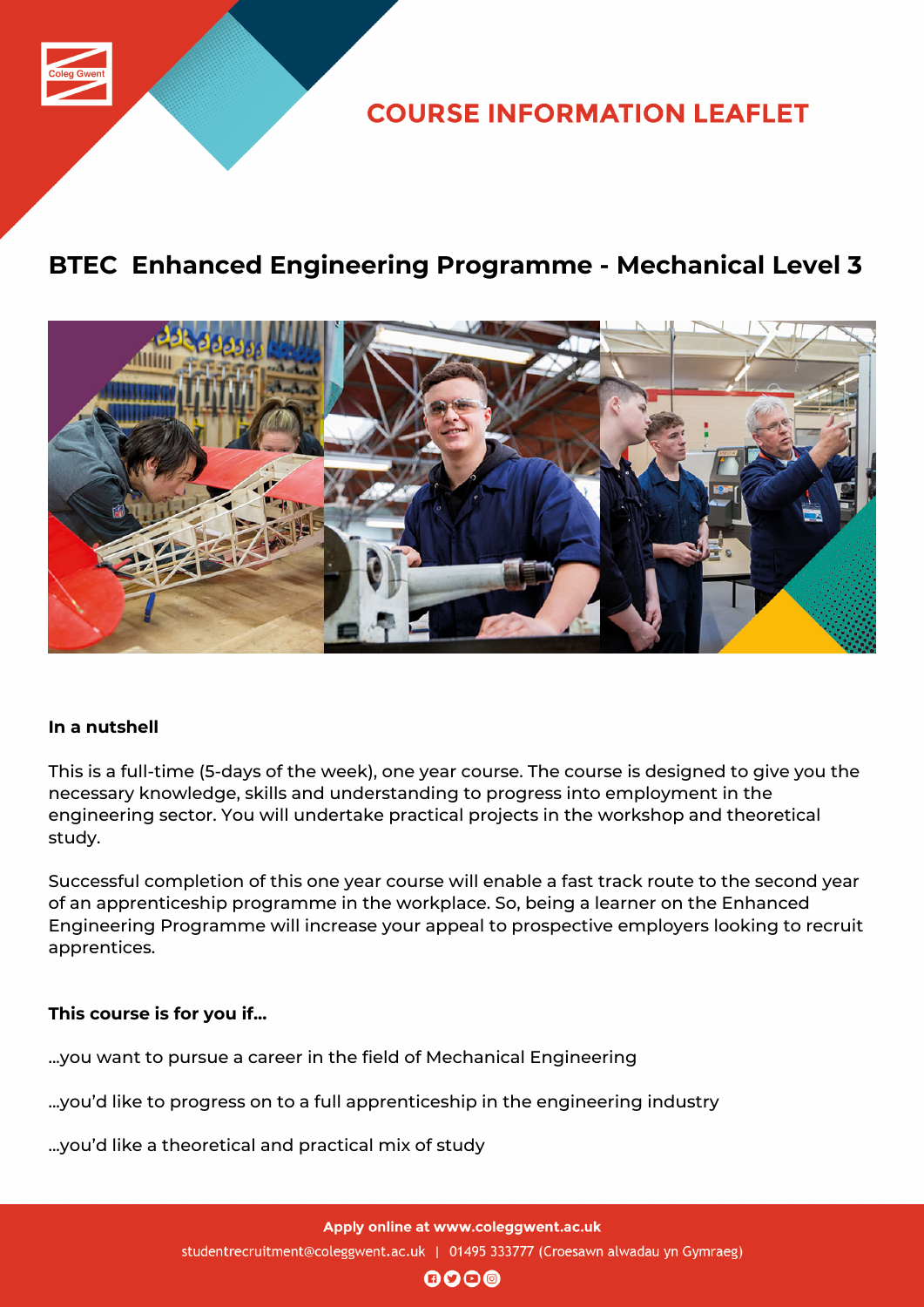

### **COURSE INFORMATION LEAFLET**

...you'd like to study for a BTEC Level 3 qualification in Engineering

### **What will I be doing?**

This is a practical, work-related course, on which you'll learn by completing practical projects and written assignments that are based on realistic workplace situations.

This course will be delivered full time over 36 weeks for 30 hours per week on the college campus. As an enhanced programme there will also be a combination of work placement experience and industrial visits. You will be linked to one or more engineering companies for work experience placements that will be for a minimum of 5 weeks and a maximum of 12 weeks.

You will study for a BTEC Level 3 National Extended Certificate in Engineering. The BTEC units include:

Engineering Principles Delivery of Engineering Processes Safely as a Team Engineering Product Design and Manufacture Computer Aided Design

You will also undertake the Level 2 NVQ Diploma in Performing Engineering Operations (PEO). The PEO will give you the essential mechanical engineering workshop skills (e.g. Milling, Turning, and Hand Fitting) required for the apprenticeship framework.

Your knowledge and practical competences will be continually assessed. This will consist of internal and external assessments.

Upon successful completion, you'll achieve:

BTEC Level 3 National Extended Certificate in Engineering (Mechanical) Level 2 NVQ Diploma – 6 units chosen to support specific industry requests

Skills Activities

Maths and English [Other relevant](http://www.coleggwent.ac.uk/index.php?option=com_content&view=article&id=117#.WT_IG8s5WUk) qualifications to enhance your skill set

**[What is expected](http://www.coleggwent.ac.uk/index.php?option=com_content&view=article&id=2314) of me?**

Apply online at www.coleggwent.ac.uk

studentrecruitment@coleggwent.ac.uk | 01495 333777 (Croesawn alwadau yn Gymraeg)